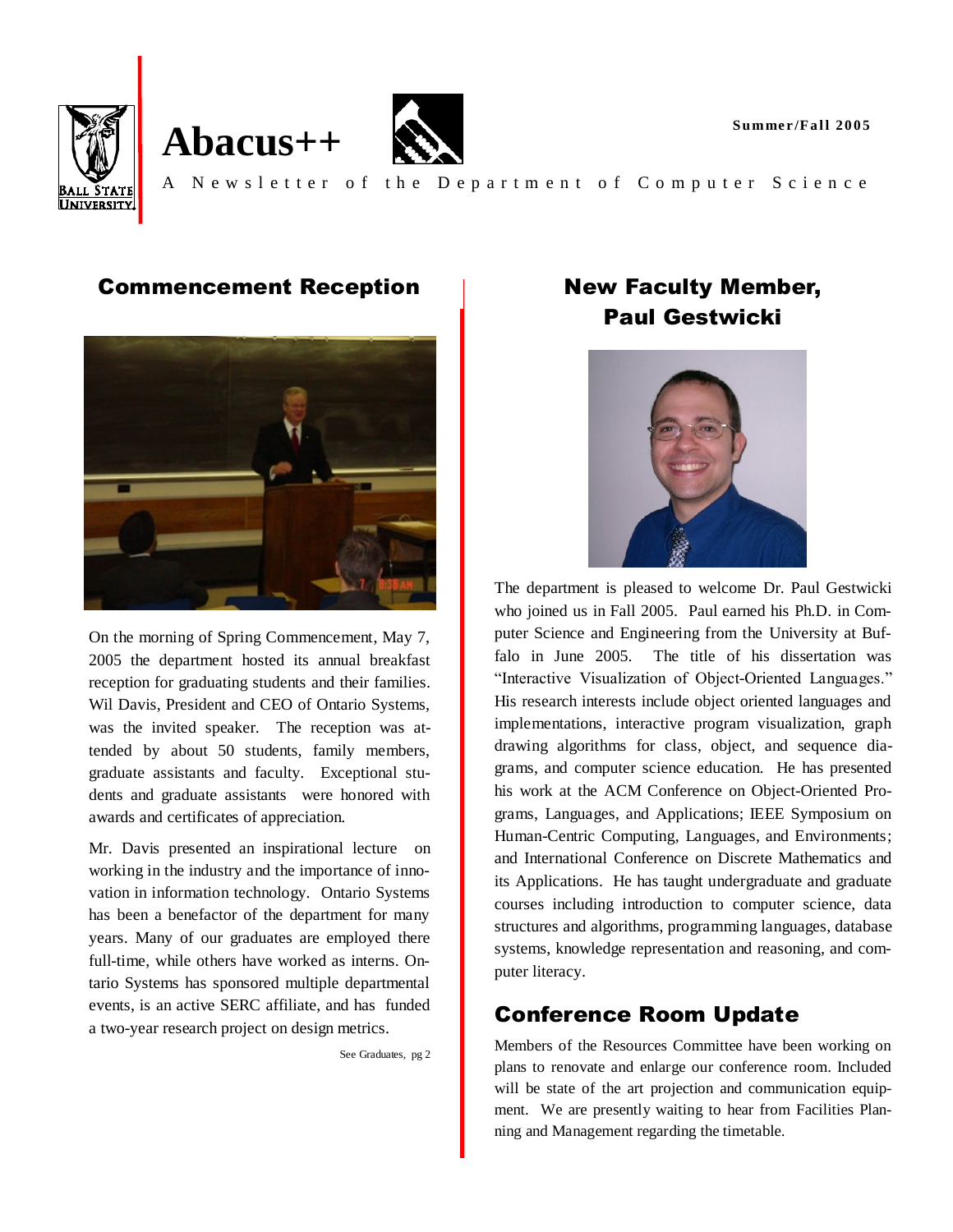#### **Graduates**



The department congratulates the following students who received their degrees in December 2004, May 2005, or July 2005. Some have decided to attend graduate school at Ball State University or other institutions, while others have received offers of employment in industry.

#### BACHELOR OF SCIENCE

| Christopher Brown        | Cory Leas             |
|--------------------------|-----------------------|
| Vincent Buck             | Seth Lemons           |
| Todd Chaffins            | Jeffrey McHolland     |
| Brandon Coppernoll       | Robert Miles          |
| Renee Dickerson          | Joseph Miller         |
| Daniel Durham            | Matthew Nederhood     |
| Joseph Frederick         | Timothy Nolan         |
| Merrill Gourley          | Troy Oliveira         |
| Kenton Hankins           | Justin Rhinesmith     |
| James Howell             | Bryan Ritz            |
| Brandon Johnson          | <b>Robert Seaton</b>  |
| David Jones              | Ryan Shell            |
| Cory Keeler              | Dustin Veteto         |
| Ryan King                | Mark Yan              |
| <b>MASTER OF SCIENCE</b> |                       |
| Mohammad Almalag         | Christopher McDonald  |
| Rajesh Arumalla          | Cheng Qin             |
| Swati Boddapati          | Amitai Sasson         |
| Mark Caravello           | Keith Shook           |
| Anthony Cox              | Ramaraj Thiruvarangan |
| <b>Scott Haerr</b>       | Thong Tran            |
| Tzu-Hsuan Huang          | Archana Turumella     |
| Jae-Hyung Lee            | Natraj Vannavada      |
|                          |                       |

# Dean's Honor List

The department congratulates the following students who earned the academic distinction of being named to the Dean's List for Spring and Summer 2005.

| John Abbott           | Adam Gray             | Joseph Morris     |
|-----------------------|-----------------------|-------------------|
| Phillip Benages       | Kenton Hankins        | Matthew Nederhood |
| Kyle Beverforden      | <b>Brent Headland</b> | Nicholas Neverson |
| Thomas Carlton        | James Heuston         | Joshua Nunez      |
| <b>Todd Chaffins</b>  | Kyle Huffman          | Troy Oliveira     |
| Joshua Cochran        | Cory Keller           | Martin Osterman   |
| <b>Trevor Collins</b> | Paul Larimore         | Aryan Peymani     |
| Brandon Coppernoll    | Cory Leas             | Benjamin Sample   |
| Jonathan Cummins      | Seth Lemons           | Larry Wade        |
| Jeffrey Cunningham    | John-Michael          | Jonathan Wagner   |
| Matthew Duncan        | Nicholas Meyer        | Graham Watson     |
| Charles Estell        | Joseph Miller         |                   |
| Trey Gourley          | Eric Morgan           |                   |

### Graduate Assistants, Fall 2005

The following students have been awarded graduate assistantships for the Fall 2005 semester. Some will assist in lab instruction and grading; others will join research teams.

| Mandeep Atwal        | Tao Lu                |
|----------------------|-----------------------|
| Prathima Bommineni   | Gopinath Manchineella |
| <b>Todd Chaffins</b> | Bryan Ritz            |
| Karlene Clapp        | Hsiao-Ying Su         |
| Benjamin Dean        | Sunita Upadrasta      |
| Tai-Lin Han          | Vamshi Yedulla        |
| Jerry Jeffers        |                       |

## Student News

**Todd Chaffins** and **Seth Lemons** completed an Honors Thesis entitled *Investigating the Security of RSA Encryption through Genetic Programming* under the guidance of Vinayak Tanksale.

Three teams of Computer Science students participated in the 2004 *ACM East Central North America Regional Programming Contest* under the guidance of Grant Slagle.

**Gopinath Manchineella, Milind Sakaria, Sunita Upadrastha, and Mohan Varanasi** presented the Jeopardy game at the SERC Spring 2005 Showcase. The game was designed and developed as their Software Engineering (CS 697) project.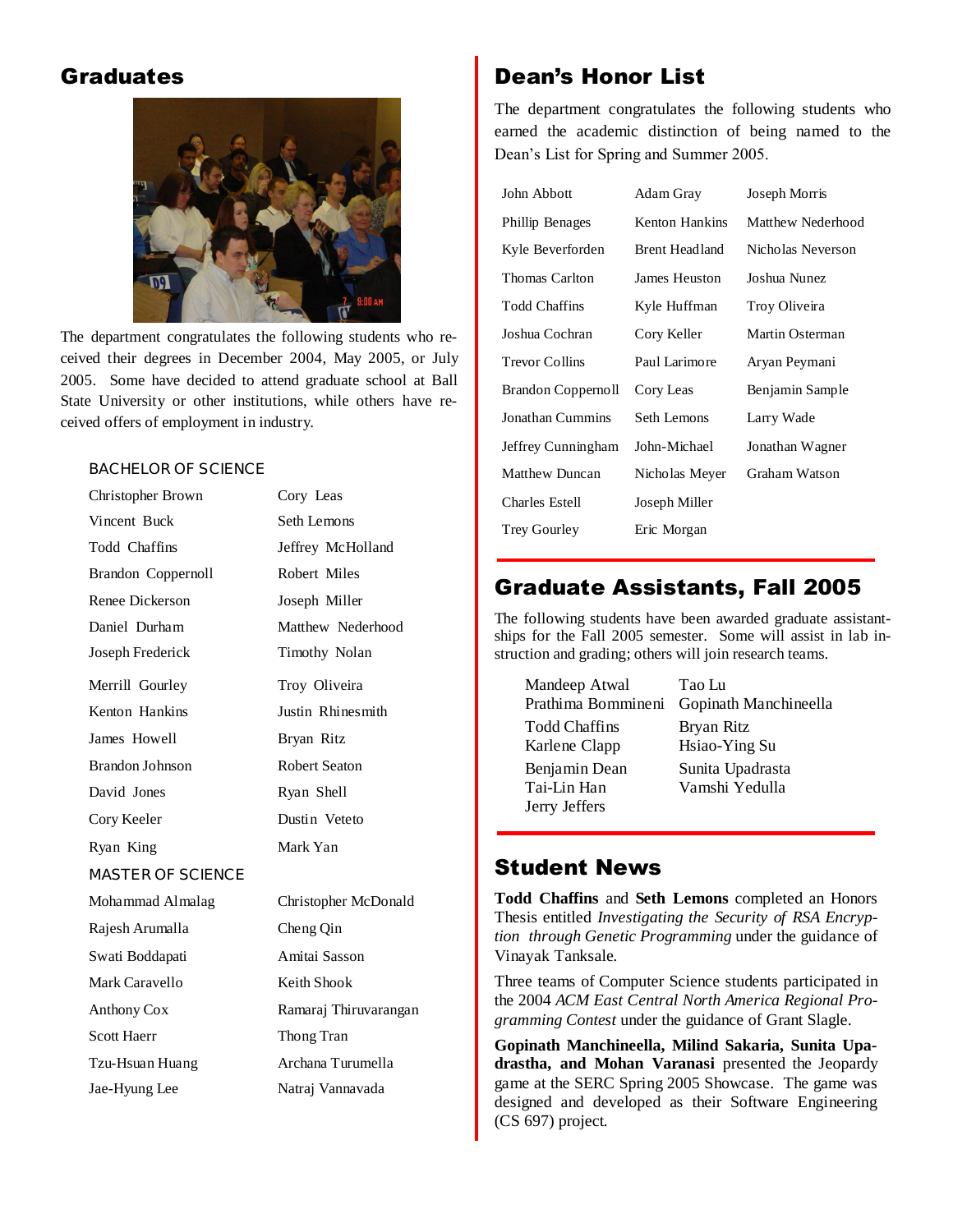# Faculty Accomplishments

**Jay Bagga** published a paper in the International Journal of Mathematics and Mathematical Sciences; worked on a Knowledge Management Project sponsored by Center for Media Design; gave a seminar at United Nations University – International Institute for Software technology in Macau, China; presented papers at the MIGHTY XL Conference, and the International Conf. on Graph Theory, Combinatorics, and Computing; attended a workshop hosted by the US Department of Homeland Security; chaired a Session at the International Conf. on Graph Theory, Combinatorics, and Computing; served on the 2005- 06 Fulbright Peer Review Committee for African Research Scholars, served on the Program Committee of the International Colloquium on Theoretical Aspects of Computing to be held in Hanoi, Vietnam during October 2005; and served as an external reviewer of two Ph. D. Theses from Annamalai University, India.

**Paul Buis** developed CheckML, a checklist-based software quality measurement tool using XML and RMIFS, A Java RMI-based file system; presented at the SERC Spring Showcase.

**Samuel Hsieh** published a paper in the Journal of Computing Sciences in Colleges, presented a paper at the  $11<sup>th</sup>$  Consortium for Computing Sciences in Colleges Central Plans Conference.

**Christian Lüer** is a member of the program committee for the 31st Euromicro Conference on Software Engineering and Advanced Applications, Component-Based Software Engineering Track; presented a paper at the Ball State University Teaching and Learning Conference 7; presented at the SERC Spring Showcase.

**Michael McGrew** is a CO-PI (with John Emert and Giray Okten) on Lilly III Grant to develop on-line course planning software to assist with student advising; presented papers at the AMS Special Session on Graph Theory, and MIGHTY XXXVIII.

**C. Van Nelson** presented papers at the American Educational Research Association, and the National Association of Graduate Admissions Professionals.

**Frank Owens** presented papers at the Thirty-Sixth Southeastern International Conference on Combinatorics, Graph Theory and Computing; and MIGHTY XXXVIII.

**Fu-Shing Sun** presented a paper at the Sixth SCIS International Conference on Software Engineering, Artificial Intelligence, Networking, and Parallel/Distributed Computing (SNPD 2005); was a session chair at SNPD 2005; served on the Program Committee for SNPD 2005; served on the Program Committee for the 2005 International Conference on Communication, Network and Information Security; and reviewed papers for SNPD 2005, The IASTED International Conference on Networks and Communication Systems (NCS 2005),The IASTED International Conference on Internet and Multimedia Systems and Applications (EuroIMSA 2005).

**Chun-Hung Tzeng** was awarded a BSU Faculty Grant on Network Security; presented at International Conference for Engineering Education and Research (iCEER-2005).

**Sun and Tzeng** presented papers at the 2005 International Conference on Security and Management, and the International Conference for Engineering Education and Research (iCEER-2005); developed software on network intrusion detection; presented a corresponding paper at the 2005 SAM Conference.

**Vinayak Tanksale** was awarded the Lumina Research Grant — Sustaining Learning In Core Curriculum and Early Major Courses, presented at the SERC Spring Showcase and resubmitted a grant proposal to the NSF Cyber Trust program.

**Sheri York** worked as consultant for University Computing Services in Linux Administration and parallel programming and for J.P. Morgan Bank One Data Center in Solaris Administration; presented a lecture for Altrusa Women's Club on the topic of protecting privacy on the Internet.

**Dolores Zage** made three presentations at the University of Limerick, Ireland.

**Wayne Zage** served on a panel reviewing software engineering research initiatives at the University of Limerick for Science Foundation, Ireland.

**Dolores and Wayne Zage** published a paper in the Proceedings of the Anti-Tamper 2005 Conference; made a presentation to Arxan personnel; made two presentations and developed and delivered a 10-hour global software testing workshop at the University of Limerick, Ireland; organized a video conference between the Center for International Programs at BSU and its counterpart at the University of Limerick; organized the Software Protection Evaluation Course (SPEC) presented at Ball State University by Arxan personnel; submitted a proposal to the US Army Research Lab; presented at the SERC Spring Showcase.

**Jeff Zhang** published a paper in the Proceedings of the International Conference on Digital Environments, resubmitted grant proposal to the NSF Cyber Trust program, and presented lectures at Shandong Physical Education Institute, Shanxi Normal University and Xian Army Technology Institute in P.R. China.

#### SERC Spring 2005 Showcase

The Software Engineering Research Center (SERC) Spring Showcase was held at Purdue University on June 16-17. Eight universities (including University of Limerick, Ireland) and nine SERC industrial affiliates (including the newest affiliate Arxan Technologies) participated. Presentations included technical talks, posters, and software demonstrations. Please visit <http://www.serc.net> for more details. The Fall SERC Showcase is scheduled for November 16-17 at Ball State.